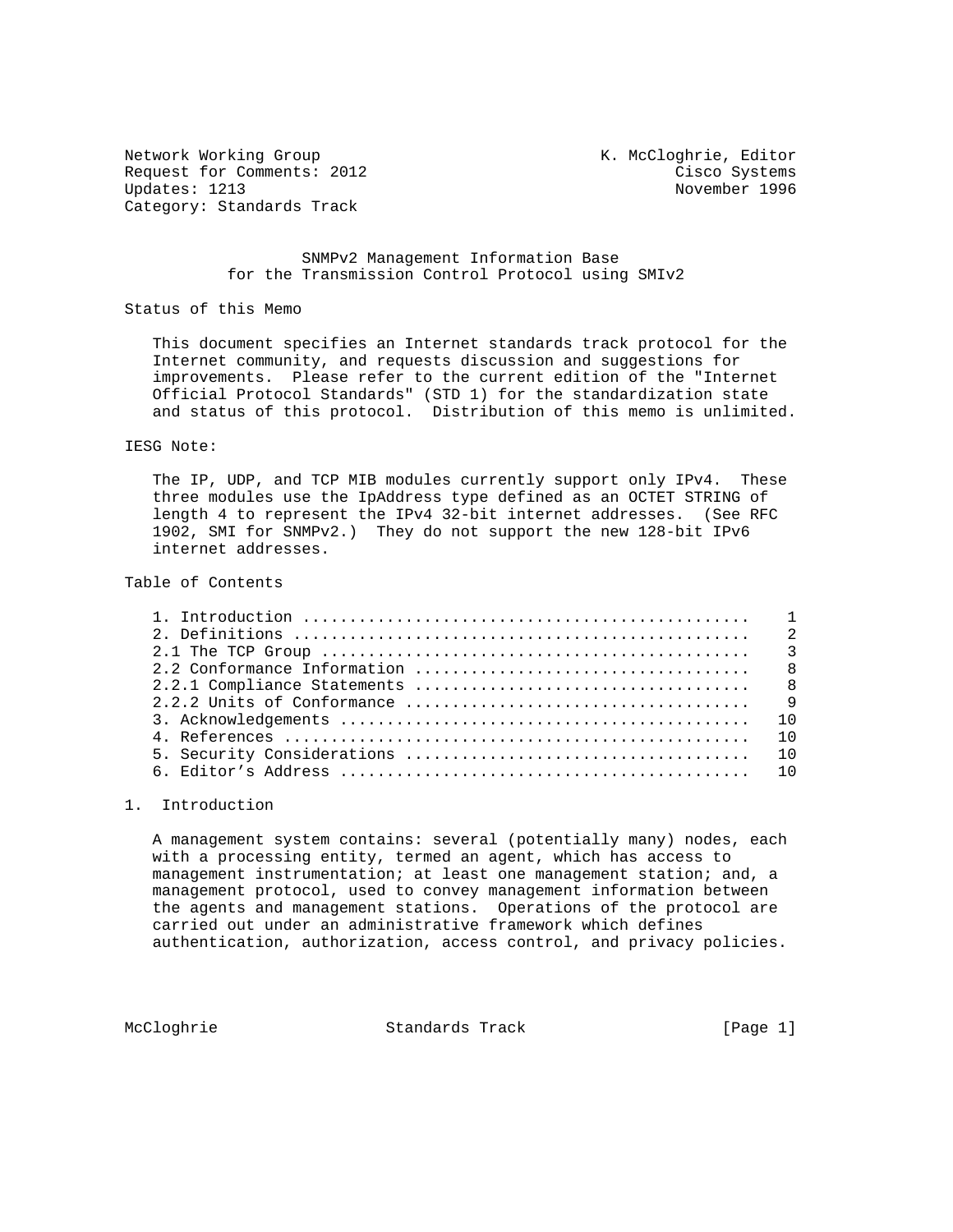Management stations execute management applications which monitor and control managed elements. Managed elements are devices such as hosts, routers, terminal servers, etc., which are monitored and controlled via access to their management information.

 Management information is viewed as a collection of managed objects, residing in a virtual information store, termed the Management Information Base (MIB). Collections of related objects are defined in MIB modules. These modules are written using a subset of OSI's Abstract Syntax Notation One (ASN.1) [1], termed the Structure of Management Information (SMI) [2].

 This document is the MIB module which defines managed objects for managing implementations of the Transmission Control Protocol (TCP) [3].

 The managed objects in this MIB module were originally defined using the SNMPv1 framework as a part of MIB-II [4]. This document defines the same objects for TCP using the SNMPv2 framework.

2. Definitions

TCP-MIB DEFINITIONS ::= BEGIN

IMPORTS

 MODULE-IDENTITY, OBJECT-TYPE, Integer32, Gauge32, Counter32, IpAddress, mib-2 FROM SNMPv2-SMI MODULE-COMPLIANCE, OBJECT-GROUP FROM SNMPv2-CONF;

tcpMIB MODULE-IDENTITY

 LAST-UPDATED "9411010000Z" ORGANIZATION "IETF SNMPv2 Working Group" CONTACT-INFO Keith McCloghrie

 Postal: Cisco Systems, Inc. 170 West Tasman Drive San Jose, CA 95134-1706 US DE L'ANNO DE L'ANNO DE L'ANNO DE L'ANNO DE L'ANNO DE L'ANNO DE L'ANNO DE L'ANNO DE L'ANNO DE L'ANNO DE L'AN

> Phone: +1 408 526 5260 Email: kzm@cisco.com"

McCloghrie Standards Track [Page 2]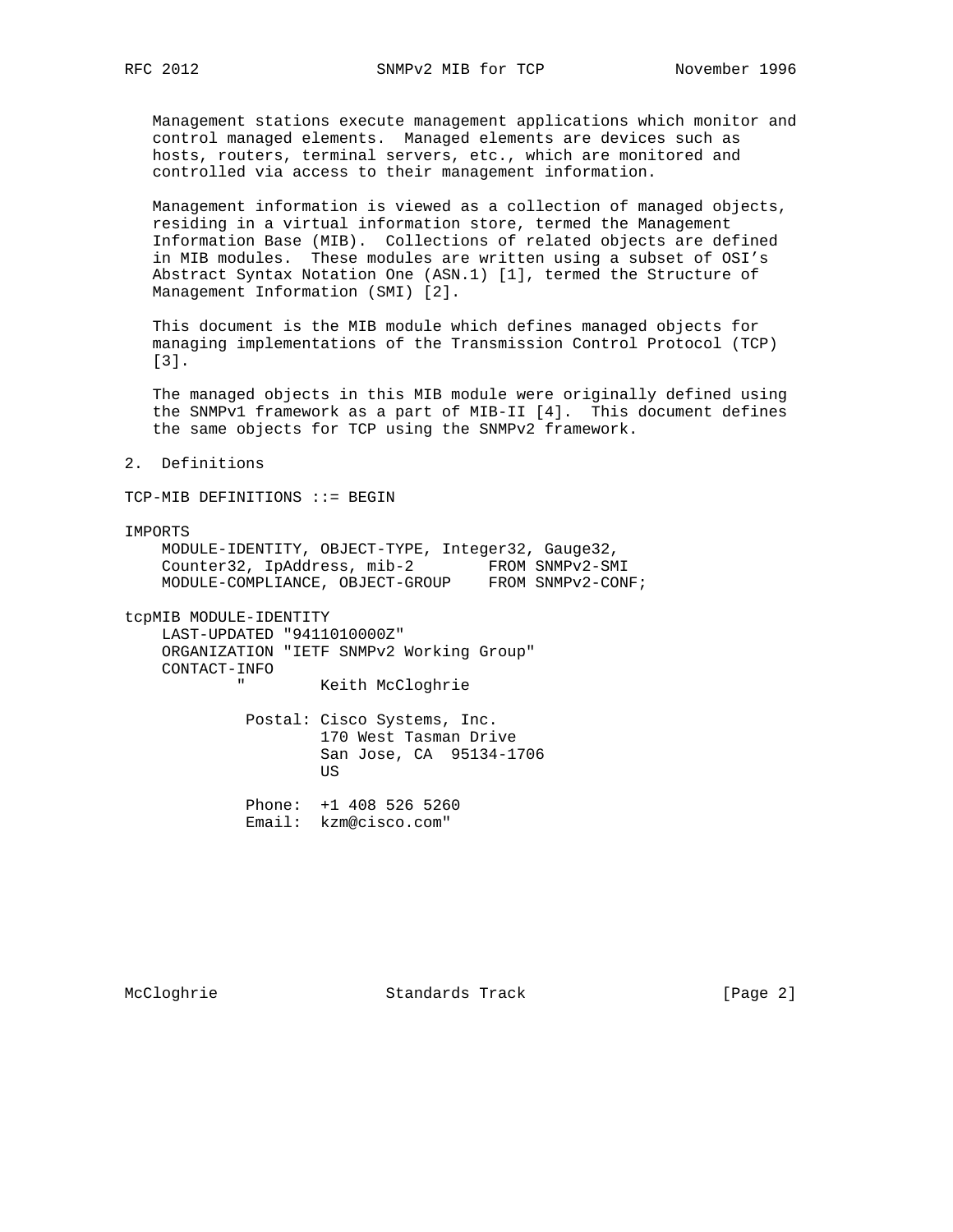DESCRIPTION "The MIB module for managing TCP implementations." REVISION "9103310000Z" DESCRIPTION "The initial revision of this MIB module was part of MIB- II."  $: := \{ \text{min-2 49 } \}$ -- the TCP group tcp OBJECT IDENTIFIER  $:= \{ mib-2 6 \}$ tcpRtoAlgorithm OBJECT-TYPE SYNTAX INTEGER {  $other(1)$ , -- none of the following constant(2), -- a constant rto  $rsre(3)$ ,  $--- MIL-STD-1778$ , Appendix B vanj(4) -- Van Jacobson's algorithm [5] } MAX-ACCESS read-only STATUS current DESCRIPTION "The algorithm used to determine the timeout value used for retransmitting unacknowledged octets."  $::= \{ \text{top } 1 \}$ tcpRtoMin OBJECT-TYPE SYNTAX Integer32 UNITS "milliseconds" MAX-ACCESS read-only STATUS current DESCRIPTION "The minimum value permitted by a TCP implementation for the retransmission timeout, measured in milliseconds. More refined semantics for objects of this type depend upon the algorithm used to determine the retransmission timeout. In particular, when the timeout algorithm is rsre(3), an object of this type has the semantics of the LBOUND quantity described in RFC 793."  $::=$  { tcp 2 } tcpRtoMax OBJECT-TYPE SYNTAX Integer32 UNITS "milliseconds" MAX-ACCESS read-only STATUS current DESCRIPTION "The maximum value permitted by a TCP implementation for the

McCloghrie Standards Track [Page 3]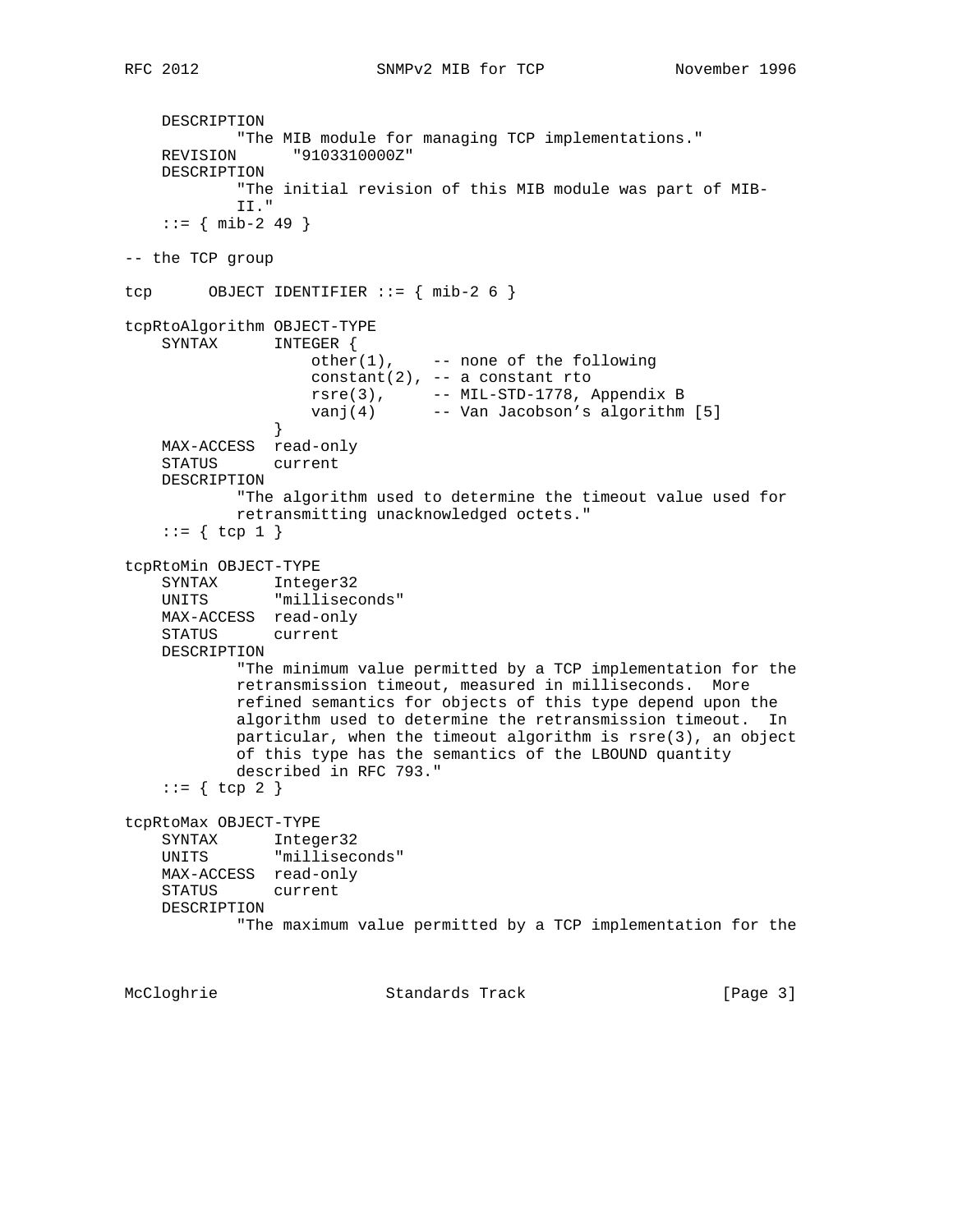RFC 2012 SNMPv2 MIB for TCP November 1996

 retransmission timeout, measured in milliseconds. More refined semantics for objects of this type depend upon the algorithm used to determine the retransmission timeout. In particular, when the timeout algorithm is rsre(3), an object of this type has the semantics of the UBOUND quantity described in RFC 793."  $::= \{ \text{top } 3 \}$ tcpMaxConn OBJECT-TYPE SYNTAX Integer32 MAX-ACCESS read-only STATUS current DESCRIPTION "The limit on the total number of TCP connections the entity can support. In entities where the maximum number of connections is dynamic, this object should contain the value -1." ::=  $\{ \text{top } 4 \}$ tcpActiveOpens OBJECT-TYPE SYNTAX Counter32 MAX-ACCESS read-only STATUS current DESCRIPTION "The number of times TCP connections have made a direct transition to the SYN-SENT state from the CLOSED state."  $::=$  { tcp 5 } tcpPassiveOpens OBJECT-TYPE SYNTAX Counter32 MAX-ACCESS read-only STATUS current DESCRIPTION "The number of times TCP connections have made a direct transition to the SYN-RCVD state from the LISTEN state."  $::= \{ \text{top } 6 \}$ tcpAttemptFails OBJECT-TYPE SYNTAX Counter32 MAX-ACCESS read-only STATUS current DESCRIPTION "The number of times TCP connections have made a direct transition to the CLOSED state from either the SYN-SENT state or the SYN-RCVD state, plus the number of times TCP connections have made a direct transition to the LISTEN state from the SYN-RCVD state."  $::= \{ \text{top } 7 \}$ 

McCloghrie Standards Track [Page 4]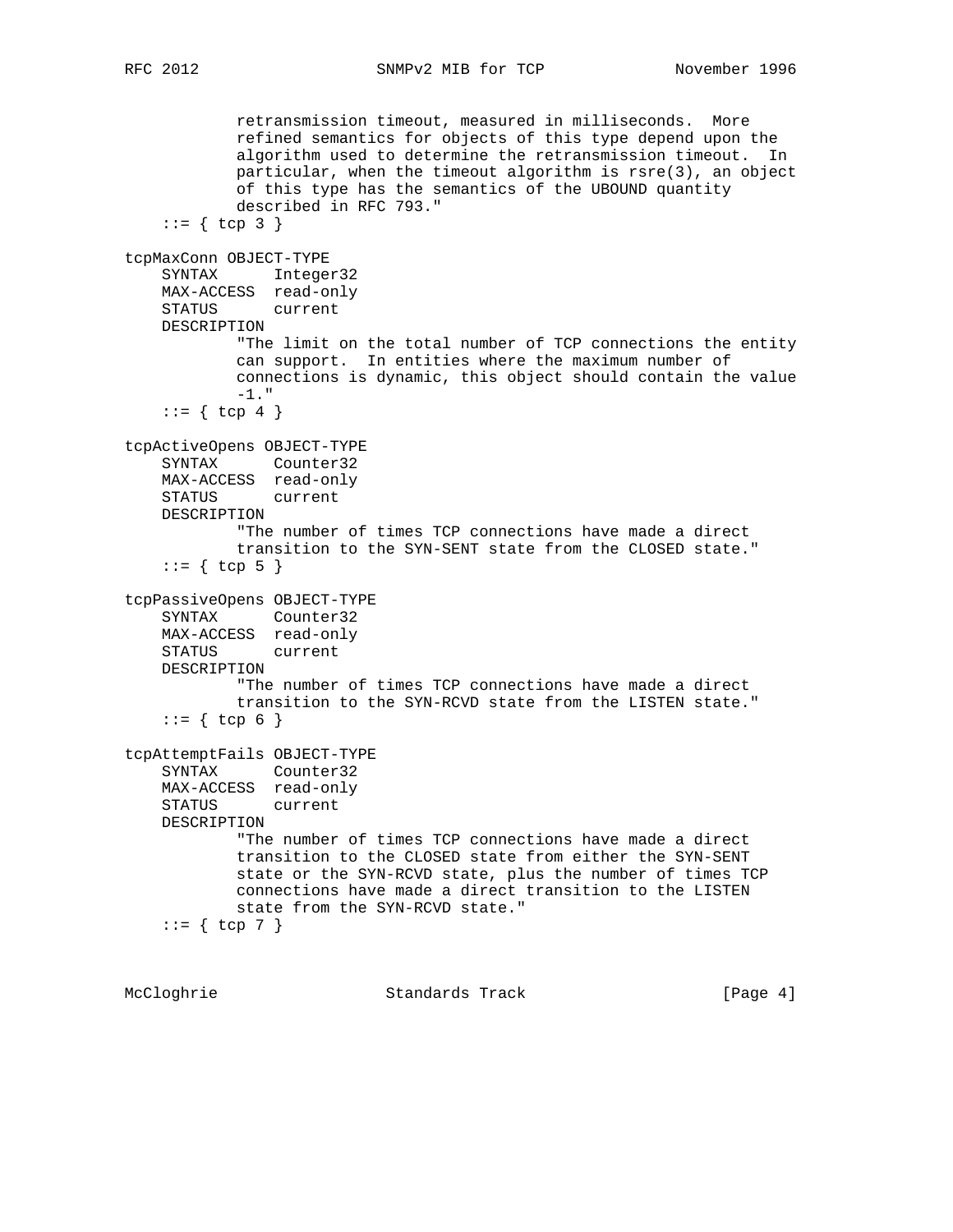tcpEstabResets OBJECT-TYPE SYNTAX Counter32 MAX-ACCESS read-only STATUS current DESCRIPTION "The number of times TCP connections have made a direct transition to the CLOSED state from either the ESTABLISHED state or the CLOSE-WAIT state."  $::= \{ \text{top } 8 \}$ tcpCurrEstab OBJECT-TYPE SYNTAX Gauge32 MAX-ACCESS read-only STATUS current DESCRIPTION "The number of TCP connections for which the current state is either ESTABLISHED or CLOSE- WAIT."  $::= \{ \text{top } 9 \}$ tcpInSegs OBJECT-TYPE SYNTAX Counter32 MAX-ACCESS read-only STATUS current DESCRIPTION "The total number of segments received, including those received in error. This count includes segments received on currently established connections."  $::=$  { tcp 10 } tcpOutSegs OBJECT-TYPE SYNTAX Counter32 MAX-ACCESS read-only STATUS current DESCRIPTION "The total number of segments sent, including those on current connections but excluding those containing only retransmitted octets."  $::=$  { tcp 11 } tcpRetransSegs OBJECT-TYPE SYNTAX Counter32 MAX-ACCESS read-only STATUS current DESCRIPTION "The total number of segments retransmitted - that is, the number of TCP segments transmitted containing one or more previously transmitted octets."

McCloghrie Standards Track [Page 5]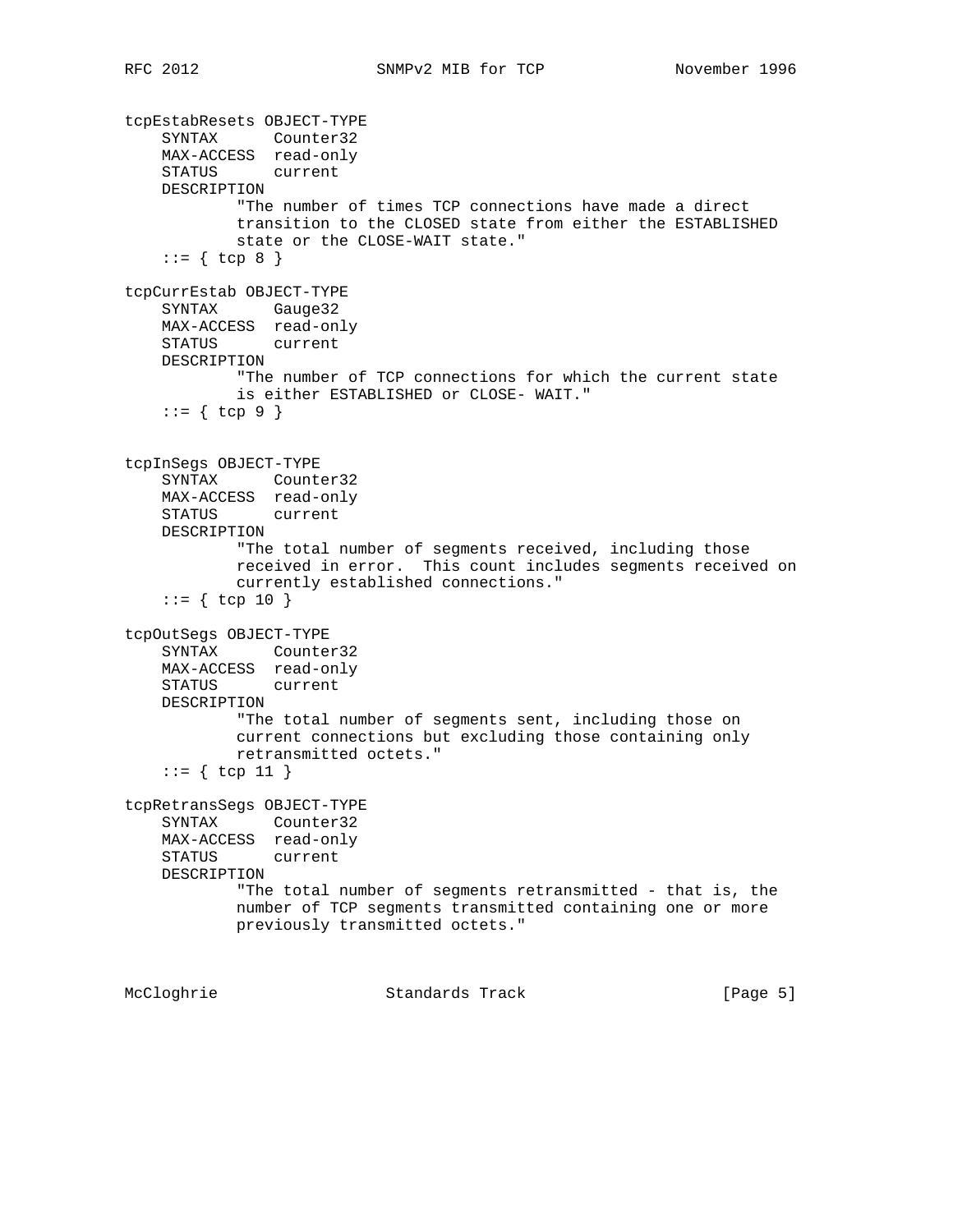RFC 2012 SNMPv2 MIB for TCP November 1996

 $::= \{ \text{top } 12 \}$ -- the TCP Connection table -- The TCP connection table contains information about this -- entity's existing TCP connections. tcpConnTable OBJECT-TYPE SYNTAX SEQUENCE OF TcpConnEntry MAX-ACCESS not-accessible STATUS current DESCRIPTION "A table containing TCP connection-specific information."  $::=$  { tcp 13 } tcpConnEntry OBJECT-TYPE SYNTAX TcpConnEntry MAX-ACCESS not-accessible STATUS current DESCRIPTION "A conceptual row of the tcpConnTable containing information about a particular current TCP connection. Each row of this table is transient, in that it ceases to exist when (or soon after) the connection makes the transition to the CLOSED state." INDEX { tcpConnLocalAddress, tcpConnLocalPort, tcpConnRemAddress, tcpConnRemPort }  $::=$  { tcpConnTable 1 } TcpConnEntry ::= SEQUENCE { tcpConnState INTEGER, tcpConnLocalAddress IpAddress, tcpConnLocalPort INTEGER, tcpConnRemAddress IpAddress, tcpConnRemPort INTEGER } tcpConnState OBJECT-TYPE SYNTAX INTEGER { closed(1), listen(2), synSent(3), synReceived(4), established(5), finWait1(6),

McCloghrie Standards Track [Page 6]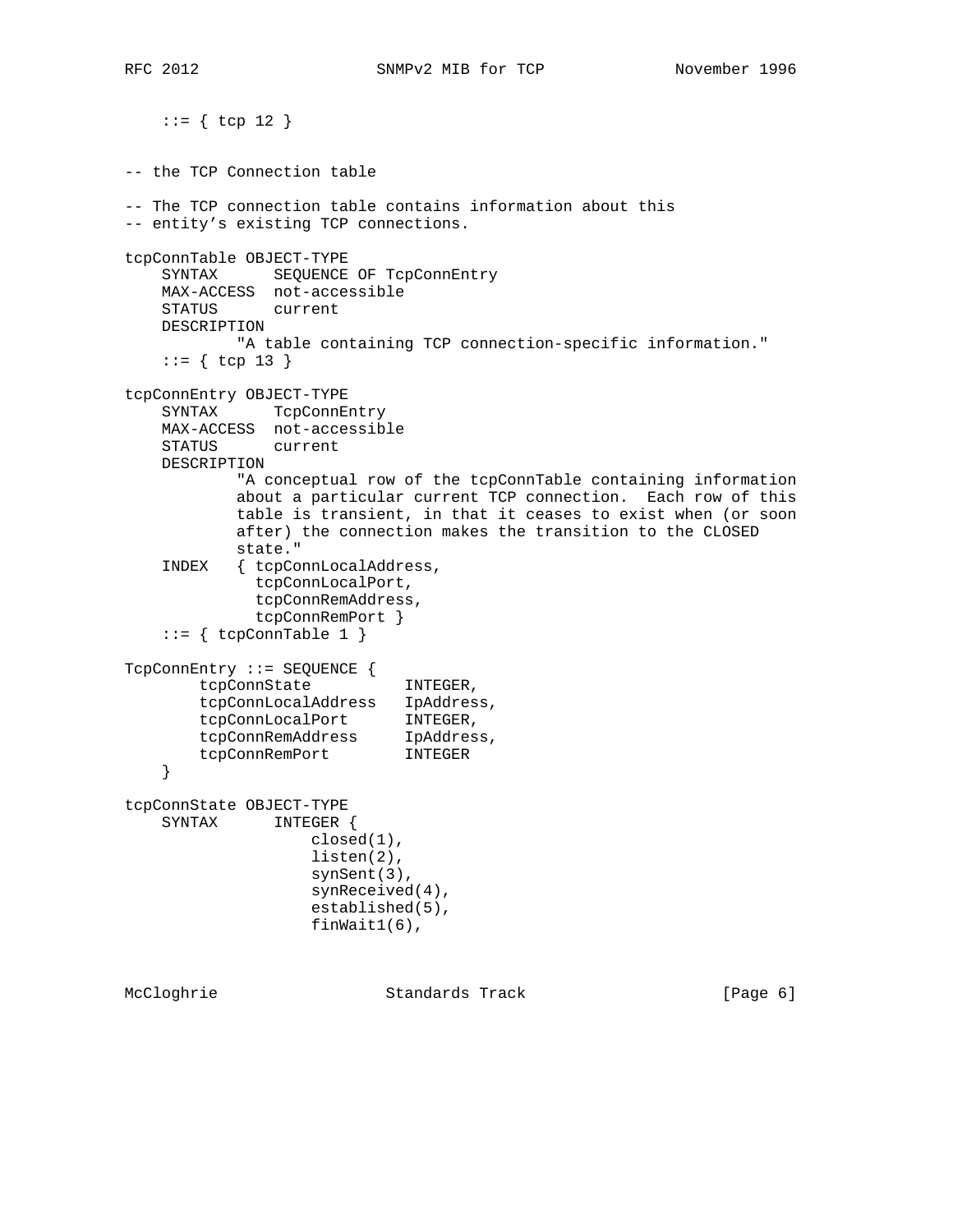```
 finWait2(7),
                     closeWait(8),
                     lastAck(9),
                    closing(10),
                    timeWait(11),
                    deleteTCB(12)
 }
    MAX-ACCESS read-write
     STATUS current
     DESCRIPTION
             "The state of this TCP connection.
            The only value which may be set by a management station is
            deleteTCB(12). Accordingly, it is appropriate for an agent
            to return a 'badValue' response if a management station
            attempts to set this object to any other value.
            If a management station sets this object to the value
            deleteTCB(12), then this has the effect of deleting the TCB
             (as defined in RFC 793) of the corresponding connection on
            the managed node, resulting in immediate termination of the
            connection.
            As an implementation-specific option, a RST segment may be
            sent from the managed node to the other TCP endpoint (note
            however that RST segments are not sent reliably)."
    ::= { tcpConnEntry 1 }
tcpConnLocalAddress OBJECT-TYPE
     SYNTAX IpAddress
    MAX-ACCESS read-only
    STATUS current
    DESCRIPTION
            "The local IP address for this TCP connection. In the case
            of a connection in the listen state which is willing to
            accept connections for any IP interface associated with the
            node, the value 0.0.0.0 is used."
    ::= { tcpConnEntry 2 }
tcpConnLocalPort OBJECT-TYPE
     SYNTAX INTEGER (0..65535)
    MAX-ACCESS read-only
    STATUS current
    DESCRIPTION
            "The local port number for this TCP connection."
    ::= { tcpConnEntry 3 }
tcpConnRemAddress OBJECT-TYPE
```
McCloghrie Standards Track [Page 7]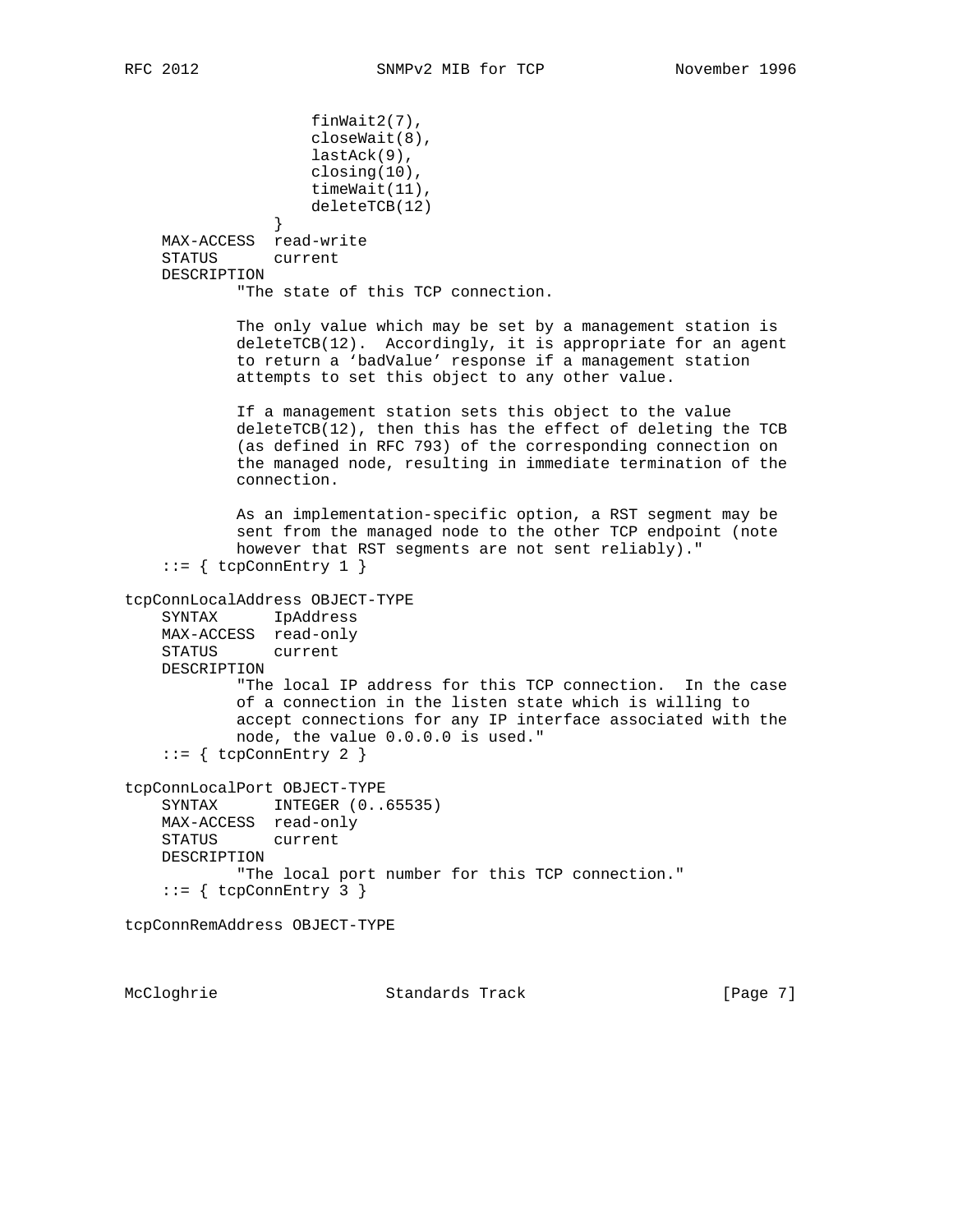SYNTAX IpAddress MAX-ACCESS read-only STATUS current DESCRIPTION "The remote IP address for this TCP connection."  $::=$  { tcpConnEntry 4 } tcpConnRemPort OBJECT-TYPE SYNTAX INTEGER  $(0..65535)$  MAX-ACCESS read-only STATUS current DESCRIPTION "The remote port number for this TCP connection."  $::= \{ \text{topConnEntry 5 } \}$ tcpInErrs OBJECT-TYPE SYNTAX Counter32 MAX-ACCESS read-only STATUS current DESCRIPTION "The total number of segments received in error (e.g., bad TCP checksums)."  $::=$  { tcp 14 } tcpOutRsts OBJECT-TYPE SYNTAX Counter32 MAX-ACCESS read-only STATUS current DESCRIPTION "The number of TCP segments sent containing the RST flag."  $::=$  { tcp 15 } -- conformance information tcpMIBConformance OBJECT IDENTIFIER ::= { tcpMIB 2 } tcpMIBCompliances OBJECT IDENTIFIER ::= { tcpMIBConformance 1 } tcpMIBGroups OBJECT IDENTIFIER ::= { tcpMIBConformance 2 } -- compliance statements tcpMIBCompliance MODULE-COMPLIANCE STATUS current DESCRIPTION "The compliance statement for SNMPv2 entities which implement TCP." MODULE -- this module

McCloghrie Standards Track [Page 8]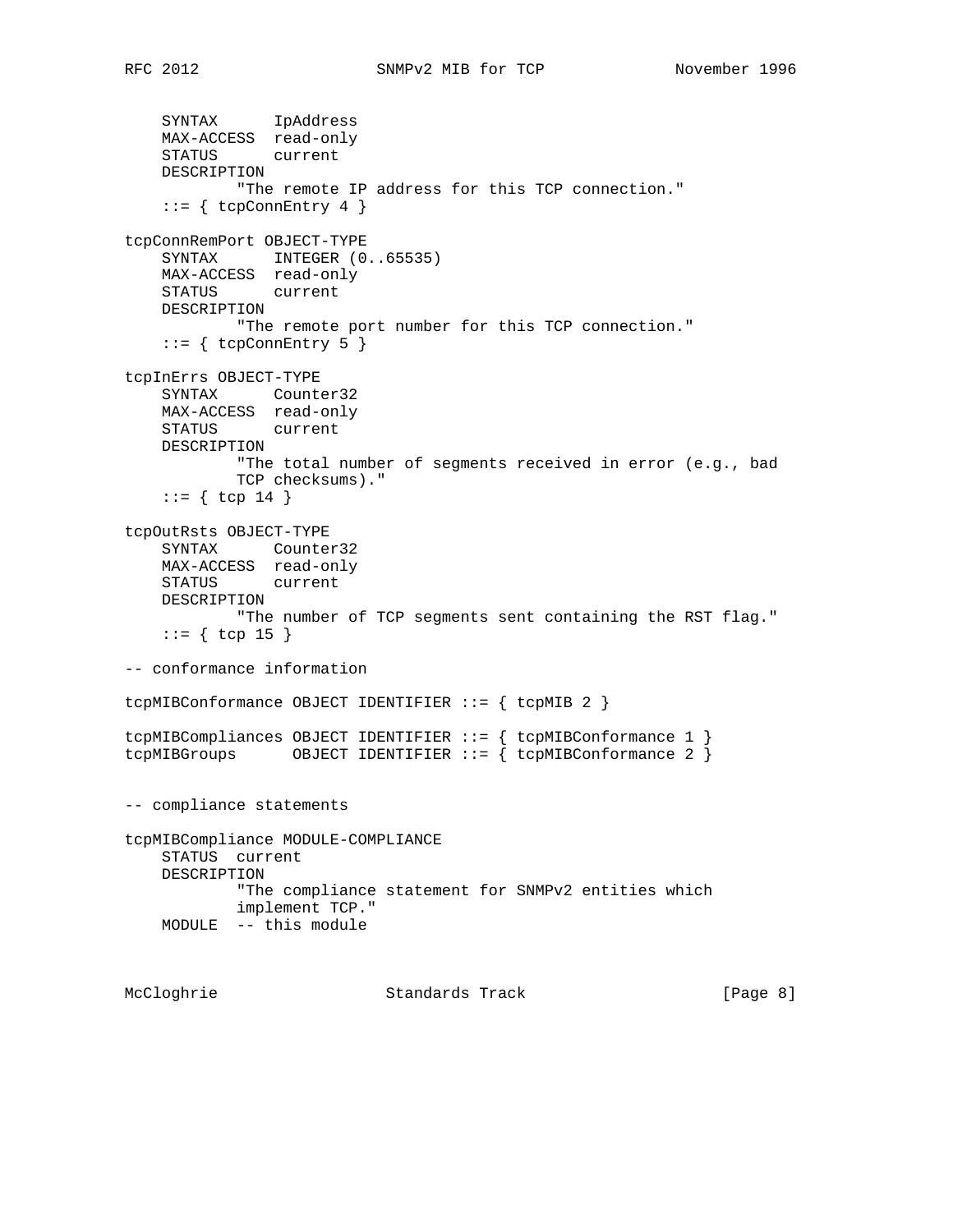```
 MANDATORY-GROUPS { tcpGroup
 }
     ::= { tcpMIBCompliances 1 }
-- units of conformance
tcpGroup OBJECT-GROUP
    OBJECTS { tcpRtoAlgorithm, tcpRtoMin, tcpRtoMax,
                tcpMaxConn, tcpActiveOpens,
                tcpPassiveOpens, tcpAttemptFails,
                tcpEstabResets, tcpCurrEstab, tcpInSegs,
                tcpOutSegs, tcpRetransSegs, tcpConnState,
                tcpConnLocalAddress, tcpConnLocalPort,
                tcpConnRemAddress, tcpConnRemPort,
                tcpInErrs, tcpOutRsts }
     STATUS current
    DESCRIPTION
            "The tcp group of objects providing for management of TCP
            entities."
    ::= { tcpMIBGroups 1 }
```
END

McCloghrie Standards Track [Page 9]